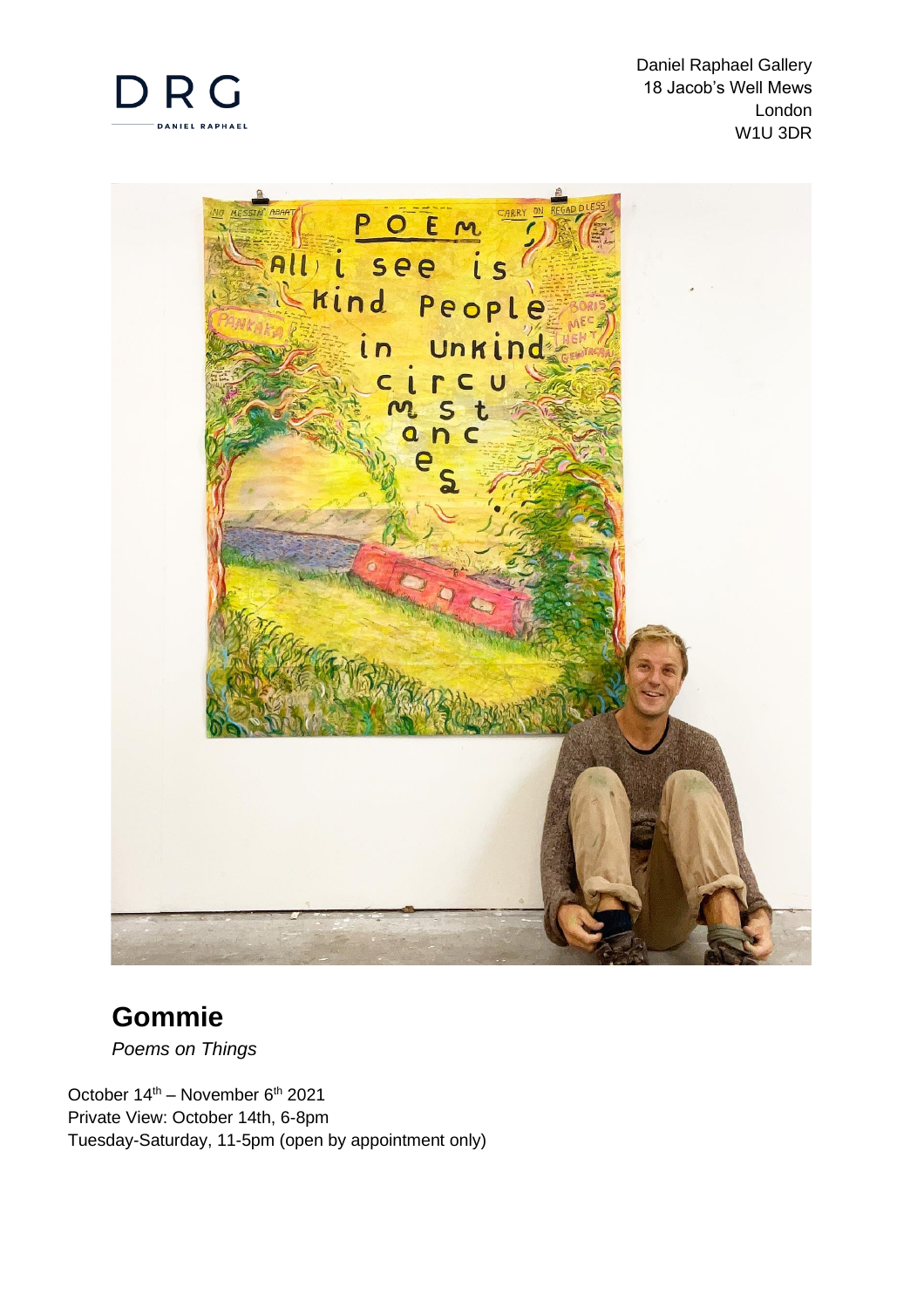

Daniel Raphael Gallery is delighted to present *Poems on Things*, a solo exhibition of new works by British-born poet artist, Gommie. This body of work, including large scale maps, also debuts a collection of twenty smaller illustrated poems that present a more complex approach to documenting politics, environmental and societal issues, public opinion and emotion.

Underpinned by travel, the artist explores these themes by walking across vast areas of the U.K and capturing them through a range of mediums. Whether it be on the map itself or his personal Moleskine diaries, the objective is the same - to remain faithful to the essence of the landscape and the residual feelings evoked by conversing with locals.

The artist repeatedly references love within his "diary poems" that are often set in nature. This is best seen in *My heart is a sweet shop, undeniably alive with all the possibilities* (2021). The marriage of poetry and drawing capturing the natural world, evokes the pastoral poems of the seventeenth century (as seen in the works of John Milton) and the influence of the Impressionists through the quick pen strokes made *en plein air*. While traditional poetry employs grandiose language, Gommie's unique storytelling inverts this notion. His candid and familiar manner of discussing current day topics of conversation, allows for the poems to relate to and inspire the reader. These never-before-exhibited artworks offer the viewer a unique insight into Gommie's digestion of public opinion during a time which has affected the global population in ways that are difficult to comprehend. Whether through compassion, wit, frustration or even sarcasm, the poems help us break down popular thought. The result is oddly warming, even when reading the ones that ironically reject positivity, such as *We did it, we fucked the world* (2021)*.*

In his larger works, paintings come to the fore on top of ordnance survey maps – the maps being of areas that the artist has explored himself. These previously purely functional objects evolve by taking on the persona of artworks that include a sense of storytelling within the beautiful poetry and bright colours that burst with life and energy. His latest work, *Pink Boat on the River* (2021) shows Gommie's own houseboat on a canal, surrounded by billowing leaves and trees that are laden with smaller fragments of poems and phrases that resonate with the artist. This work and others in the exhibition, offer an exciting opportunity to witness Gommie's growth as an artist, as his works aid the viewer in processing their own surroundings as symbols of our collective consciousness.

## **For further information or high-resolution images please contact Daniel Levy at daniel@danielraphael.co.uk.**

## **ABOUT THE GALLERY**

Daniel Raphael Gallery in London is dedicated to championing Emerging Art. Founded in 2016 by Daniel Levy, the exhibitions aim to be interactive, thought provoking and original. The Gallery acts as a platform for an international range of emerging and mid-career artists with a focus on talent that shows uniqueness and a high-quality finish. In order to maintain a diverse programme, there is great enthusiasm for collaborations on projects with curators, collectors and artists. As a general mood for those interacting and/or working with the Gallery, Daniel puts an emphasis on being transparent and approachable. "Our current space is representative of a domestic gallery - again further promoting the message that one should be at ease and comfortable in the gallery environment". - D. Levy, Founder.

## **ABOUT THE ARTIST**

Gommie (b. 1985, UK) grew up in Oxfordshire, England. Having graduated from Central Saint Martins in 2008 with a degree in Acting, he worked as an actor until 2017 when he began to pursue a career in visual art and performance. Selected exhibitions include: *Bursting Myths, What Search and Rescue Really Feels Like*, Refugee Rescue (2021); *Unmasked*, Daniel Raphael Gallery, London (2020); *Selected Works*, Messums Gallery, London (2019).